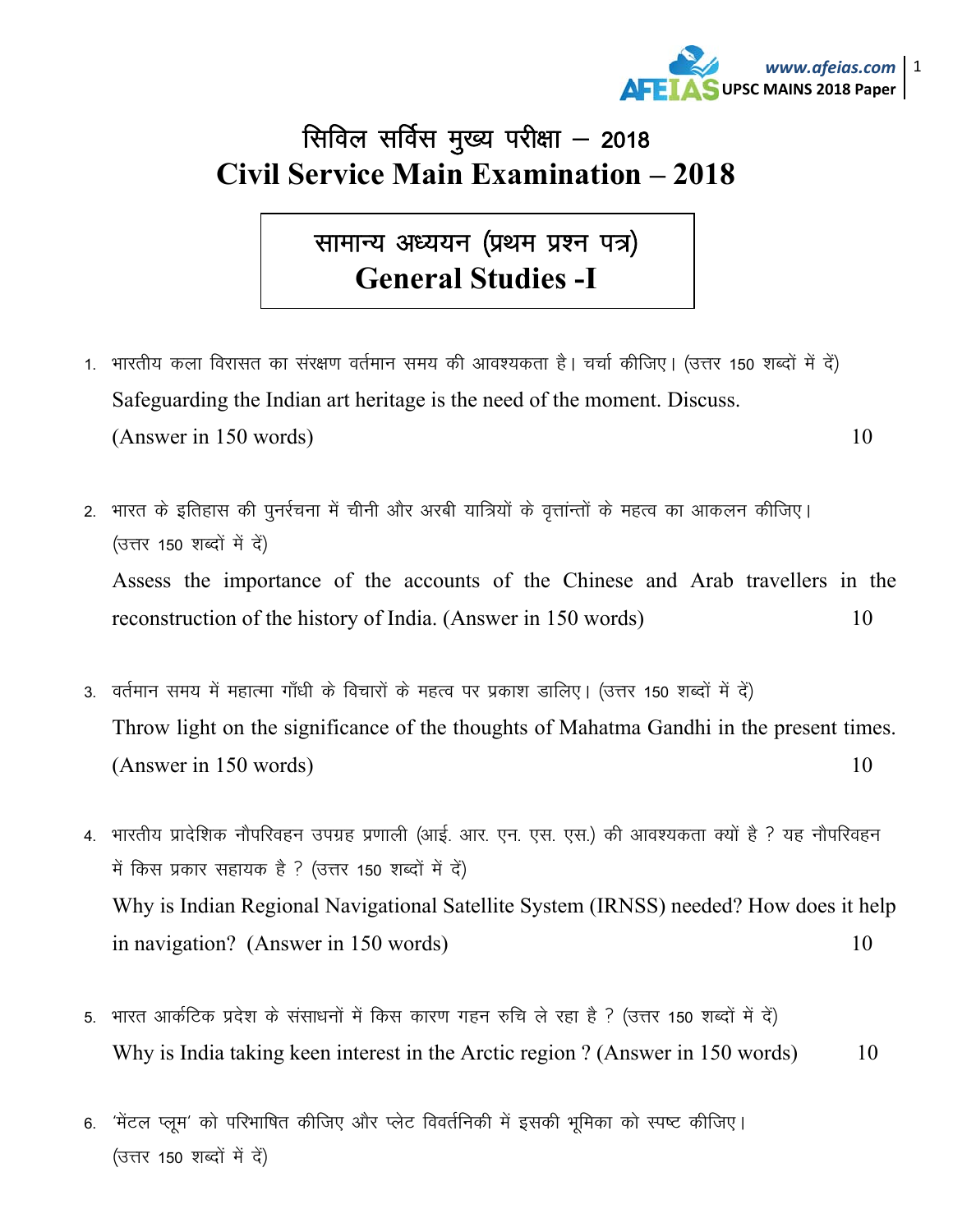

Define mantle plume and explain its role in plate tectonics. (Answer in 150 words) 10

- 7. समुद्री पारिस्थितिकी पर 'मृतक्षेत्रों' (डैड जोन्स) के विस्तार के क्या-क्या परिणाम होते हैं ? (उत्तर 150 शब्दों में दें) What are the consequences of spreading of 'Dead Zones' on marine ecosystem?  $(Answer in 150 words)$  10
- 8. "जाति व्यवस्था नई—नई पहचानों और सहचारी रूपों को धारण कर रही है। अतः, भारत में जाति व्यवस्था का उन्मुलन नहीं किया जा सकता है।" टिप्पणी कीजिये। (उत्तर 150 शब्दों में दें) "Caste system is assuming new identities and associational forms. Hence, caste system cannot be eradicated in India." Comment. (Answer in 150 words) 10
- 9. 'भारत की सरकार द्वारा निर्धनता उन्मुलन के विभिन्न कार्यक्रमों के क्रियान्वयन के बावजूद, निर्धनता अभी भी विद्यमान है।' कारण प्रस्तुत करते हुए स्पष्ट कीजिए। (उत्तर 150 शब्दों में दें) 'Despite implementation of various programmes for eradication of poverty by the government India, poverty is still existing'. Explain by giving reasons. (Answer in 150 words) 10
- 10. धर्मनिरपेक्षतावाद की भारतीय संकल्पना, धर्मनिरपेक्षतावाद के पाश्चात्य माडल से किन–किन बातों में भिन्न है ? चर्चा कीजिए। (उत्तर 150 शब्दों में दें) How the Indian concept of secularism different from the western model of secularism? Discuss. (Answer in 150 words) 10
- 11. श्री चैतन्य महाप्रभू के आगमन से भक्ति आंदोलन को एक असाधारण नई दिशा मिली थी। चर्चा करें। (उत्तर 250 शब्दों में दें) The Bhakti movement received a remarkable re-orientation with the advent of Sri Chaitanya Mahaprabhu. Discuss. (Answer in 250 words) 15
- 12. चर्चा करें कि क्या हाल के समय में नये राज्यों का निर्माण, भारत की अर्थव्यवस्था के लिए लाभप्रद है या नहीं है। (उत्तर 250 शब्दों में दें)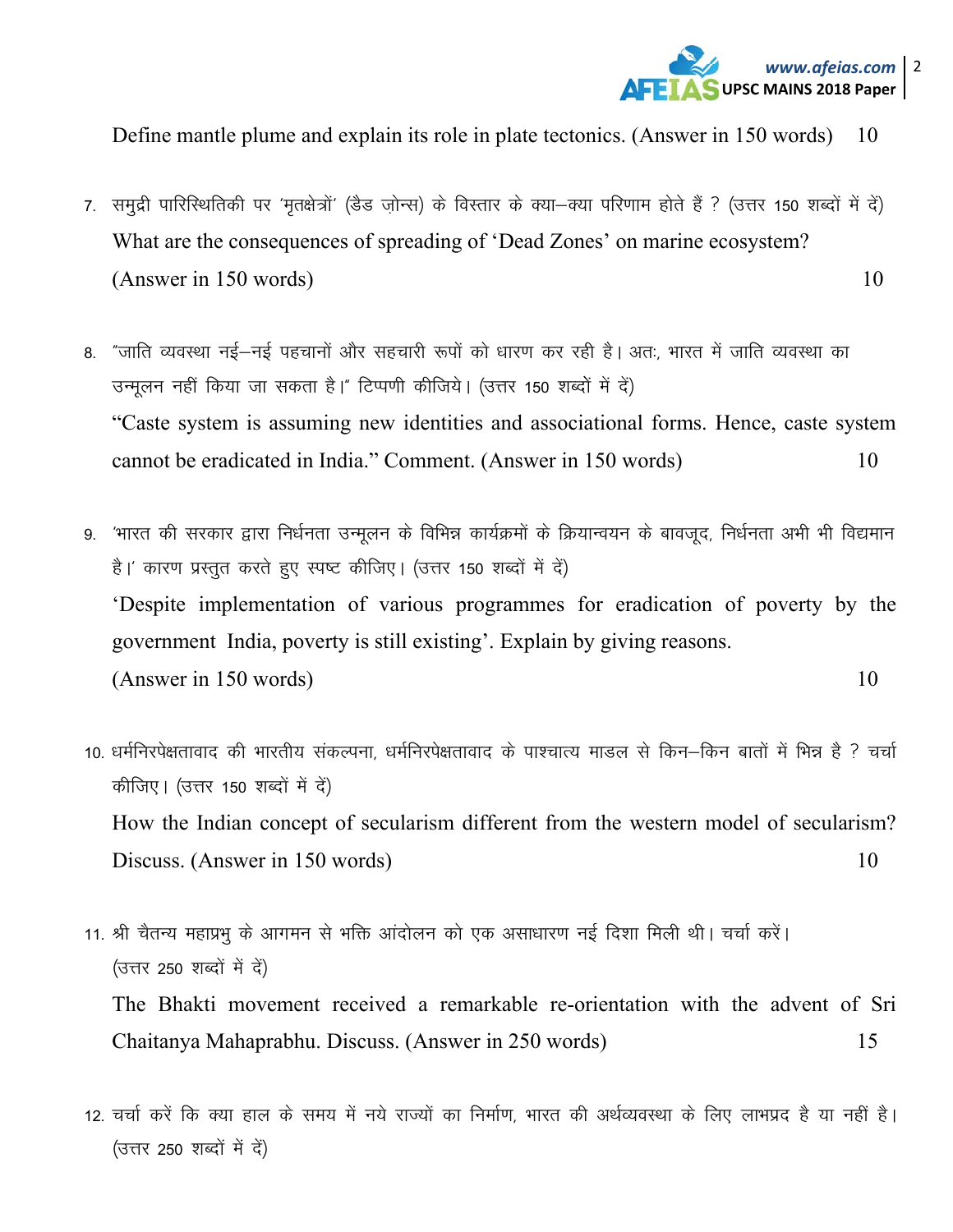

Discuss whether formation of new states in recent times is beneficial or not for the economy of India. (Answer in 250 words) 15

- 13. अंग्रेज किस कारण भारत से करारबदध श्रमिक अन्य उपनिवेशों में ले गए थे ? क्या वे वहां पर अपनी सांस्कृतिक पहचान को परिरक्षित रखने में सफल रहे हैं ? (उत्तर 250 शब्दों में दें) Why indentured labour was taken by the British from India to their colonies? Have they been able to preserve their cultural identity over there? (Answer in 250 words) 15
- 14. "भारत में अवक्षयी (डिप्लीटिंग) भौम जल संसाधनों का आदर्श समाधान जल संरक्षण प्रणाली है।" शहरी क्षेत्रों में इसको किस प्रकार प्रभावी बनाया जा सकता है ? (उत्तर 250 शब्दों में दें) "The ideal solution of depleting ground water resources in India is water harvesting system." How can it be made effective in urban areas? (Answer in 250 words) 15
- 15. 'नीली क्रांति' को परिभाषित करते हुए भारत में मत्स्यपालन की समस्याओं और रणनीतियों को समझाइये। (उत्तर 250 शब्दों में दें) Defining blue revolution, explain the problems and strategies for pisciculture development in India. (Answer in 250 words) 15
- 16. भारत में ओद्योगिक गलियारों का क्या महत्व है ? ओद्योगिक गलियारों को चिन्हित करते हुए उनके प्रमुख अभिलक्षणों को समझाइये। (उत्तर 250 शब्दों में दें) What is the significance of Industrial Corridors in India? Identifying industrial corridors, explain their main characteristics. (Answer in 250 words) 15
- 17. भारत में 'महत्त्वाकांक्षी जिलों के कायाकल्प' के लिए मूल रणनीतियों का उल्लेख कीजिए और इसकी सफलता के लिए, अभिसरण सहयोग व प्रतिस्पर्धा की प्रकृति को स्पष्ट कीजिए। (उत्तर 250 शब्दों में दें) Mention core strategies for the transformation of aspirational districts in India and explain the nature of convergence, collaboration and competition for its success. (Answer in 250 words) 15